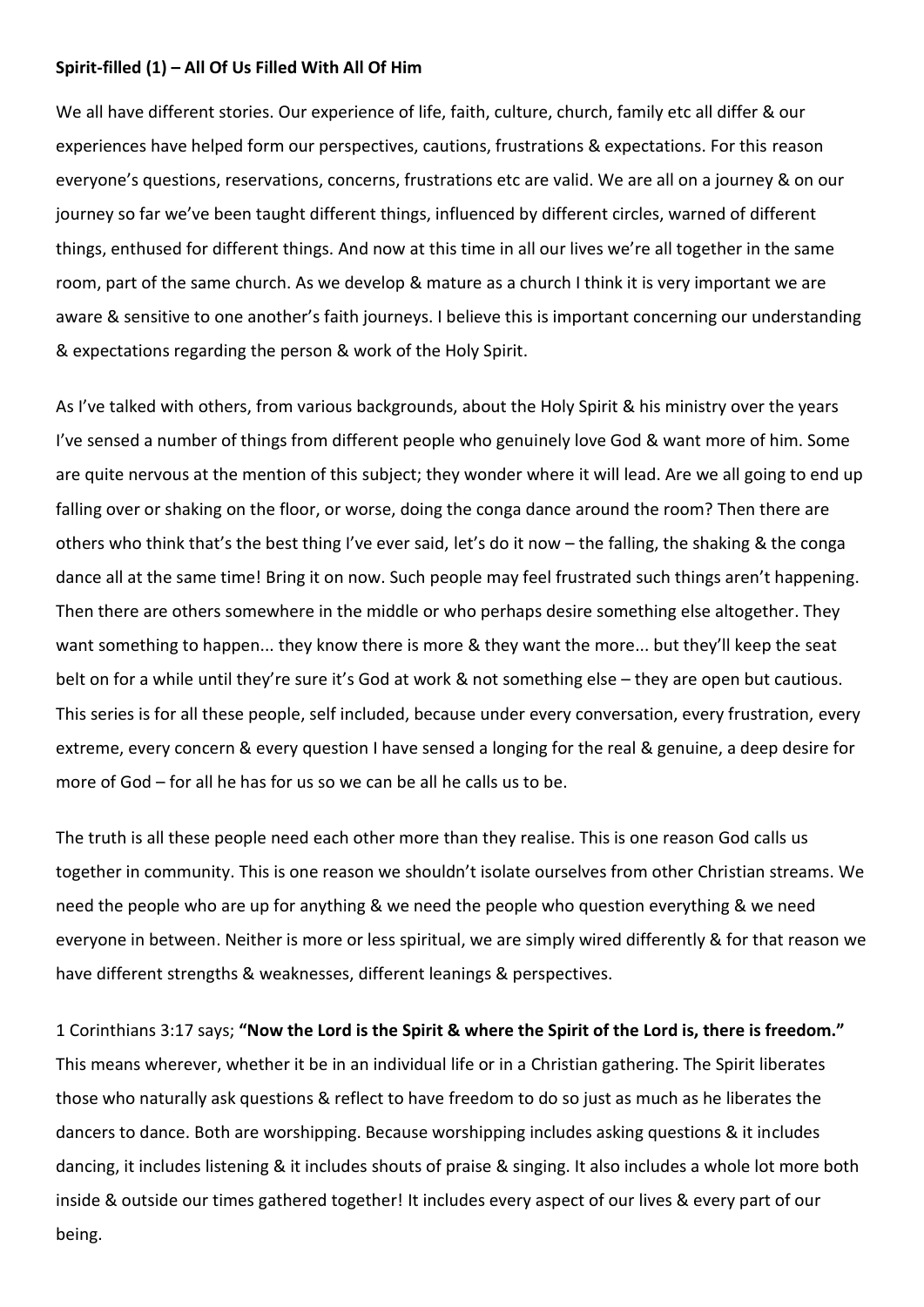When the Spirit really moves in people's lives & in church gatherings people are liberated to worship God as themselves, they are not forced to conform to one persons preferred pattern – that would be personality driven not Spirit-led. And there is no person apart from the Spirit who can bring the freedom Paul refers to here... People can be liberated to dance or to be still in God's presence... Of course it must also be recognised that the Spirit will also lead us beyond our comfort zones, but we do not lose our own God-breathed personalities when he does. There are also times when everyone in the room just knows it is wholly appropriate to be still & silent in his awesome presence (even the dancers), just like there are other times when everyone in the room just knows it is wholly appropriate to be exuberant in celebration (even the reflectors).

The point is for some our default will be stillness & for others it is exuberance, & that is okay – that is us being us. Neither is more spiritual than the other, neither should dominate over the other, & maybe we need to rub off on each other a bit. Where the Spirit of the Lord is there is freedom & that includes freedom to be ourselves.

In his book *'The Introvert Charismatic'* Mark Tanner writes a letter under the heading *A Letter to Charismatics from an Introvert Among You*. In the letter he writes the following... (Read on Kindle).

To be filled with Spirit means the Spirit filling our personality with his presence. When he fills us he does not cancel out who we are. No, he fills us as us. He fills our uniqueness, he fills our quirks & he fills our temperament. He does not come to squeeze us into some mould, to make us into someone else or to force us to conform to a particular style of worship; no he comes to liberate us to be who God created us to be to worship & live for God as ourselves. As he does so he deals will the worst in us (because there are things needing changed in all of us), but he does so to bring out the best in us.

One thing about the Spirit coming upon individuals in the OT is that it gives us concrete examples of different characters being filled with the Spirit in the Bible. The Spirit rushing upon David did not look like the Spirit rushing upon Samson. The Spirit being in Moses did not look like the Spirit being in Joshua. The Spirit filled their unique identities & gave them unique callings using their unique personalities. Likewise the Spirit filling Bezalel & others (Ex 35:30-35) did not look like the Spirit rushing upon Saul & the group of prophets (1 Sam 105-16). The Spirit filled different groups in different ways for different tasks always for the glory of God & the advancement of his purpose. So there is both great diversity & clear focus in the ministry of the Holy Spirit. We should all be free to be ourselves, while giving others the same freedom, while at the same time becoming more & more like Christ!

Our devotion & focus is Christ & his kingdom but how that devotion & focus works out is as diverse & unique as we are. As 1 Peter 4:10 tells us; **"As each has received a gift, use it to serve one another, as**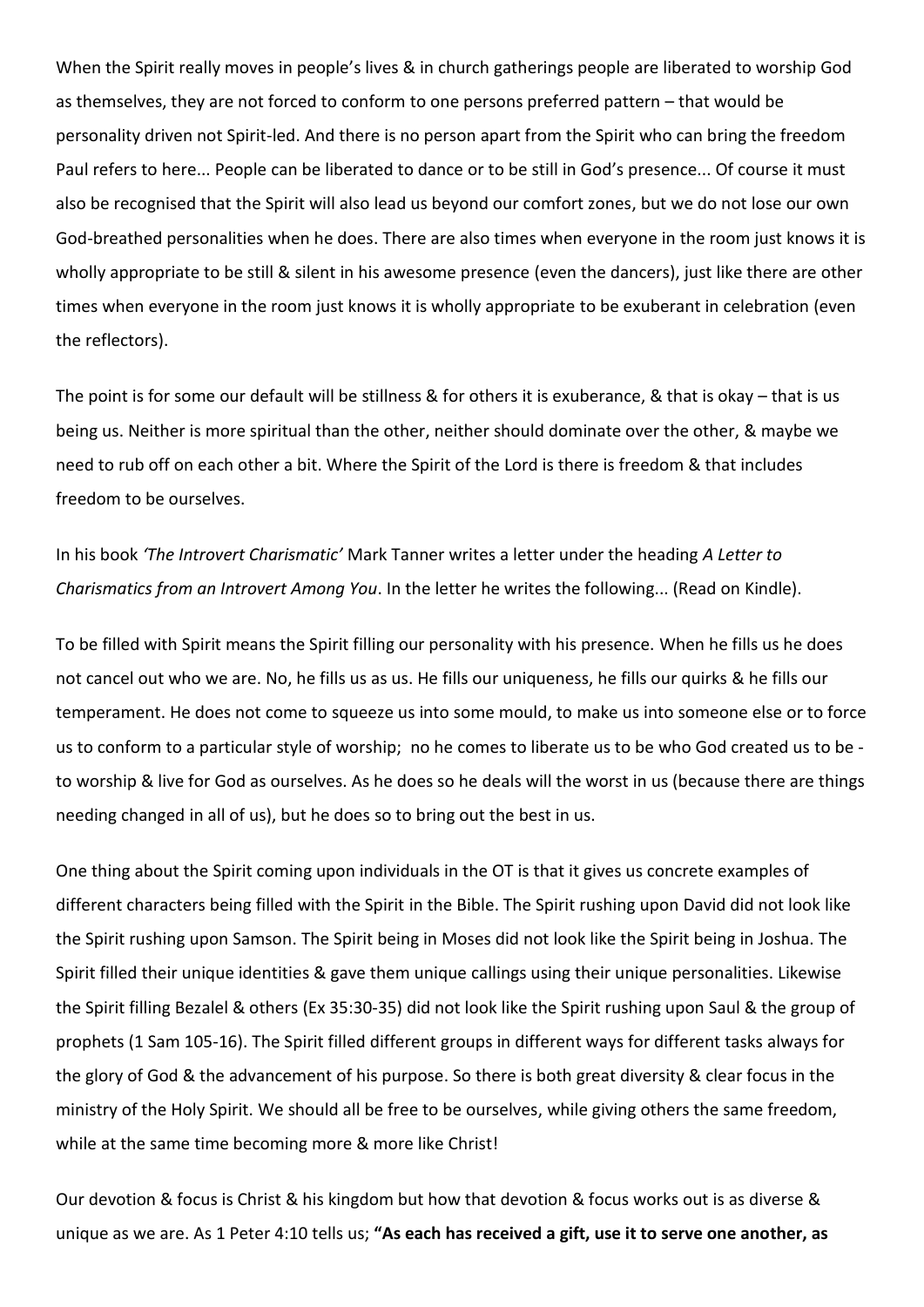**good stewards of God's varied grace."** Our gift includes everything about us, our calling, our personality, our unique identity, our testimony, our life, work & ministry. All that is not sin is God's gift to us. We can only steward what God has given US not what he has given to another & Peter makes clear that what God has given us is for the purpose of serving others. Therefore the reason we need to be ourselves is for the purpose of serving one another. We do not bury what God has given us we use it for him.

We cannot worship God or serve others as anyone but ourselves. This is why we need to get this vision of the Spirit personally filling & empowering us as us, inhabiting us, filling & purifying our personhood for the glory of God so that we can mature in reflecting Christ together. What is needed is *all of us filled with all of him.* That is what freedom is – all of us filled with all of him. When the Spirit fills us we are changed but don't become someone else, we are simply us flooded with the presence of God. It is not a personality transplant it is our personality wrapped & filled with the presence of God. So it's not so much that the Spirit overpowers us but that he empowers us to become all God has created & called us to be. And we cannot do so without him. For this very reason Spirit-led leadership should never be overpowering but always empowering. Church is not one human personality overpowering everyone else but every personality empowered with the Holy Spirit. That's the vision of the early church & I believe passionately that this is the new thing that God wants to do today.

This is why Jesus said; **"It is to your advantage that I go away, for if I do not do away, the Helper will not come to you. But if I go, I will send him."** So all of us could be filled with all of him... And of course we now live in the age when the Spirit has been sent – he has come. He is not only with us but in us. Therefore we now find ourselves as hosts to the presence of God – both individually & corporately. So Paul writes in 1 Corinthians; **"Do you not know you are God's temple and that God's Spirit dwells in you"** (cf. 6:19). Bill Johnson writes; *"Jesus death made it possible to not only come into the presence of God daily, but for the presence of God to come into us permanently."* We are called to live in the reality of this.

In the middle of the story of Gideon we read a phrase; **"But the Spirit of the Lord clothed Gideon..."**  (Judges 6:34). This apparently can be understood in two ways. Either the Spirit wrapping himself around Gideon or the Spirit wrapping Gideon around himself, either way the point is the same. The Spirit empowered Gideon as Gideon! In the foot notes of the *Spirit-filled Life Study Bible* it says; *"In Hebrew this literally means; 'The Spirit of the Lord clothed Himself with Gideon'".* What a vision of what we've been thinking about: The Presence of God hosted by a person so significantly that he actually lives through them. He does not cancel out who they are but harnesses all God made & called them to be to the fullest, immersing them in Divine influence. *"It is as though their personality, their gifts & demeanour are all being expressed through God living in them."* This clothing is promised to every disciple of Jesus when he said;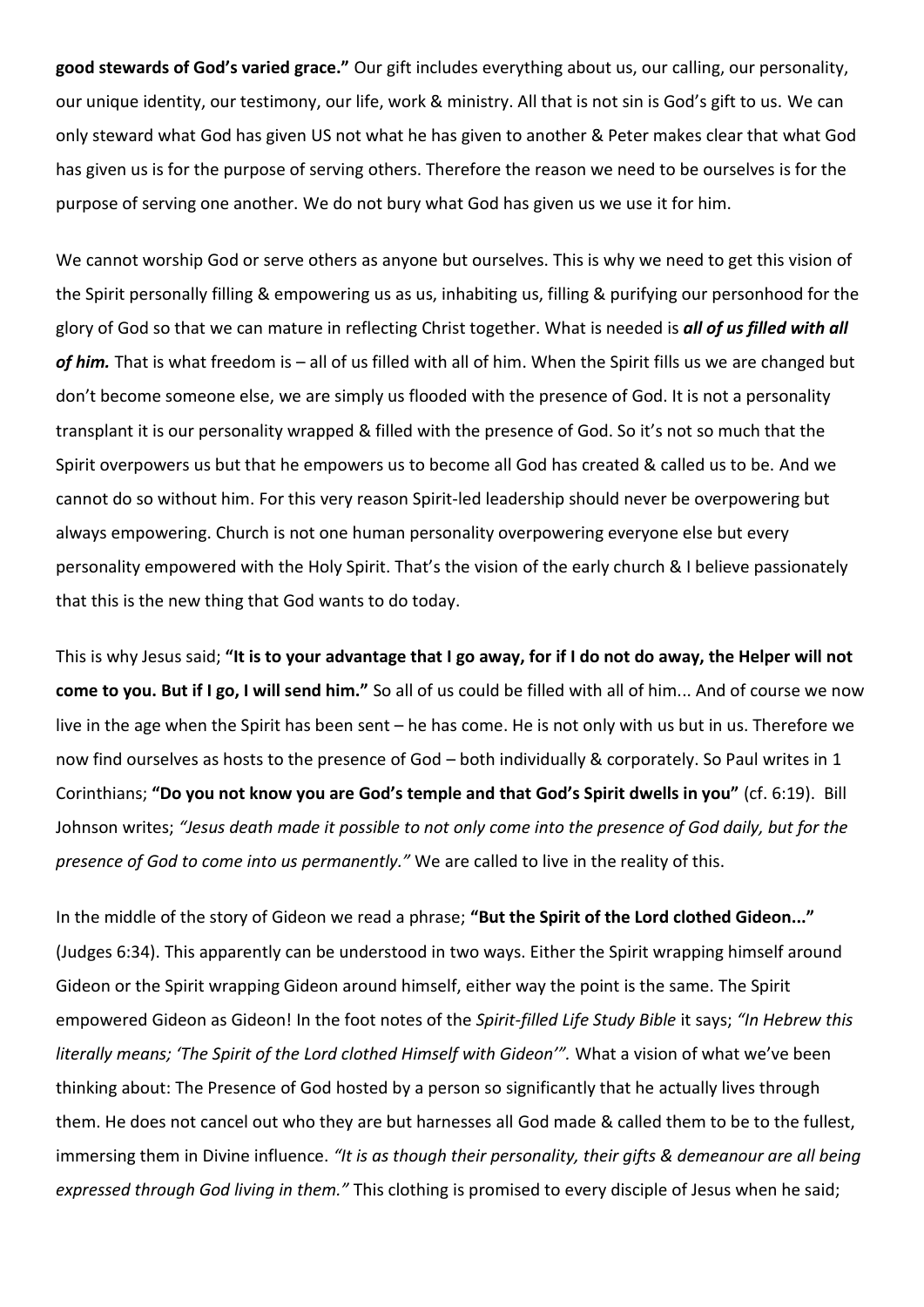**"But stay in the city until you are clothed with the power from on high."** We live on the other side of the promise – the Spirit has come... There is so much the Holy Spirit wants to do in, for and through us!

## *"And I will ask the Father, and he will give you another Helper, to be with you forever, even the Spirit of truth, whom the world cannot receive, because it neither sees him nor knows him. You know him, for he dwells with you and will be in you. I will not leave you as orphans; I will come to you."* (John 14:16-18)

In these verses Jesus assures his disciples he will not leave them alone but will give them another helper to help them & be with them forever. The Greek word for helper could be translated with a number of English words – advocate, upholder, champion, supporter, comforter or counsellor. The Holy Spirit is all these & more. To be filled with the Spirit is to have divine help, strength, victory, support, comfort & counsel in every aspect of our lives. It's also helpful to point out that the opposite of an advocate is a critic... But there's another word advocate could be translated as & it's the one Eugene Peterson uses in The Message; *"I will talk to the Father, and he'll provide you another Friend so that you will always have someone with you – this Friend is the Spirit of truth."*

This is the word I want us to really take to heart - Friend. The primary aim of this series is that we would all have a growing friendship with & appreciation for the Friend the Father has given... The Friend who has come to inhabit & enrich every part of our personhood! We talk of having best friends, & we thank God for them, but the Holy Spirit is the Best Friend ever given by God. He can do for us what no other friend can do. He comes not to criticize, but to help, counsel, uphold & comfort us. He is the biggest supporter we could ever have in our lives. He is 100% committed to our success in life. He comes to do for us what we cannot do for ourselves. Christ is our Champion without, the Spirit in our Champion within...

These messages are about the One who has come to be the best Friend of every believer in Jesus. He is the best Friend you can have whether you know it or not. You will not find another who knows you better, who can do more for you, who will always be with you, who will help you be all God has created you to be. He will be honest enough to convict you but he will also give you the power to change & will never abandon you.

These messages are about who he is & what he has done, can do & will do for, in & through you... Jesus said; **"Very truly I tell you, it is for your good that I am going away. Unless I go the Advocate will not come to you; but if I go I will send him."** Peterson translates it; *"It's better for you that I leave. If I don't leave, the Friend won't come. But if I go, I'll send him to you."* The Friend has come, & he has come for our good & to do us good! All the analogies regarding him – him clothing us, filling us, baptising us with fire etc – are to help us know him the good he has come to do us for God's glory. God is more committed to our freedom & good than anyone else! In our Triune God we have the best Father, the best Brother & the best